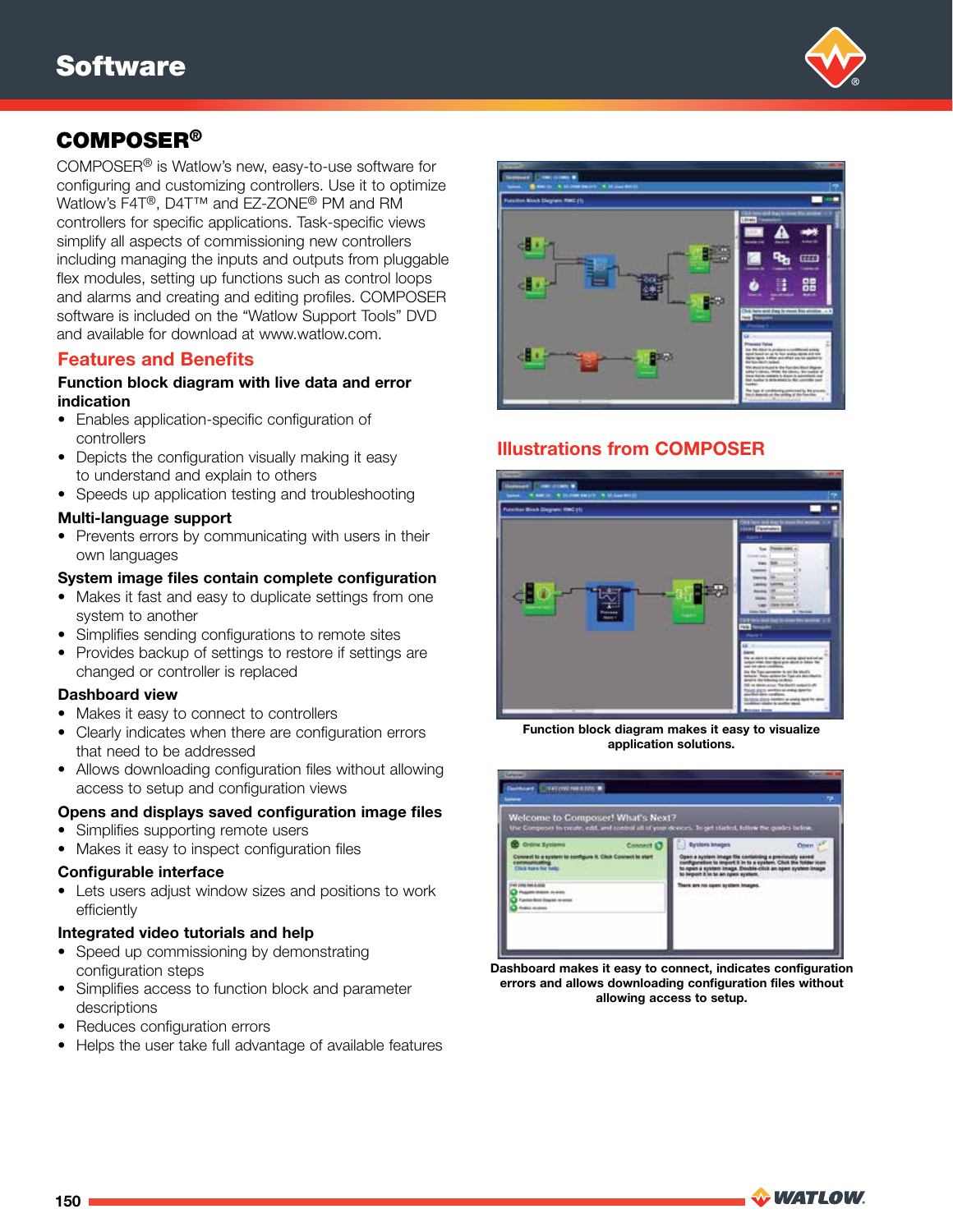

# COMPOSER

### *Technical Data*

#### Additional Features and Benefits for F4T Profile editor

- Speeds up profile creation and editing
- Allows maintenance of profile list in controllers from a remote PC
- Makes it easy to move profiles from one controller to another
- Exports profiles to PC files for backup and portability

#### Fast, reliable Ethernet support

- Easily connects to 1 or more controllers
- Minimizes time to read and write configuration settings

#### Pluggable flex module management

- Simplifies configuration by clearly indicating which hardware is present
- Shortens commissioning by allowing user to configure controller for flex modules prior to installing them

#### Security configuration

- Allows OEMs and supervisors to limit permissions to specific features
- Controls access via COMPOSER and controller
- Prevents errors and reduces downtime by preventing undesired configuration changes

#### Calibration view with on-screen instructions and automation

• Reduces downtime by simplifying the calibration verification procedure

|                               |     |                  |           |            | <b>EZ-ZONE</b> |           |
|-------------------------------|-----|------------------|-----------|------------|----------------|-----------|
| <b>Feature</b>                | F4T | D <sub>4</sub> T | <b>RM</b> | <b>RUI</b> | <b>PM</b>      | <b>ST</b> |
| Connect via Ethernet          |     |                  |           |            |                |           |
| Connect via 485               |     |                  | ✓         | ✔          |                |           |
| Function block diagram view   |     |                  |           |            |                |           |
| System overview               |     |                  |           |            |                |           |
| Device details                |     |                  |           |            |                |           |
| Save and import system images |     |                  |           |            |                |           |
| Network setup                 |     |                  |           |            |                |           |
| View image files offline*     |     |                  |           |            |                |           |
| Personalization view          |     |                  |           |            |                |           |
| Password security setup       |     |                  |           |            | ✔              |           |
| Ramp and soak profile editing |     |                  |           |            |                |           |
| Calibration unity             |     |                  |           |            |                |           |
| Pluggable modules view        |     |                  |           |            |                |           |

\*Offline viewing of saved system images except profiles.

# **Specifications**

#### Supported Products

| <b>Product</b>                      | <b>Minimum</b><br><b>Version</b> |
|-------------------------------------|----------------------------------|
| <b>PM PLUS™</b>                     | 1.0                              |
| <b>RMA PLUS™</b>                    | 1.0                              |
| F4T                                 | 2.0                              |
| D <sub>4</sub> T                    | 3                                |
| EZ-ZONE PM                          | 15                               |
| EZ-ZONE RM: RMC, RME, RMS, RMH, RML | 9                                |
| EZ-ZONE RM: RMA                     | 5                                |
| <b>EZ-ZONE RUI</b>                  | Բ                                |

#### Compatible Operating Systems

- Windows<sup>®</sup> 10
- Windows<sup>®</sup> 8.1

#### Minimum System Requirements

- Microprocessor: 1 gigahertz (GHz) or faster 32-bit or 64-bit
- Memory: 1 gigabyte (GB) RAM (32-bit) or 2 GB RAM (64-bit)
- Disk space: 250 megabytes (MB)
- Video: 1280 x 720 or higher
- Port for controller communications: Ethernet for F4T or EIA-485 half duplex (2-wire) for EZ-ZONE RM and PM

# Features by Supported Product **Illustrations from COMPOSER for F4T**



#### Pluggable modules view simplifies configuration by showing hardware present.

| <b>Profilect FxT2N</b>         |                         |                                                             |                                                                                                      |
|--------------------------------|-------------------------|-------------------------------------------------------------|------------------------------------------------------------------------------------------------------|
| --<br><b>Mart Season Brown</b> | ⊷<br>1 <b>Hang Rote</b> | <b>Blazes</b><br>215 hp Think offers this youth is consing. | Post busine Grade Controlling Committee and Controlling                                              |
| <b>Buy Highs Simulation</b>    | 1 box                   | <b>Day 3 Tops Turry Fold +</b>                              |                                                                                                      |
| <b>RE Spou 1</b>               | <b>Bank Free</b>        |                                                             |                                                                                                      |
| <b>Trailed Barre</b>           | # June                  | <b>Barray Rums</b><br>5.000 E1MH                            | <b>Rational</b><br>3.000 Halaline Humanity / Min                                                     |
| <b>10 best profile.</b>        | Antime wks              | <b>La Franc</b><br>性比<br>awared boo Engine<br>壤             | <b>Sec Presid</b><br>12 Scholing Humority<br><b><i>SHERRING THAT CARDS</i></b><br><b>ROK</b><br>$-1$ |
|                                |                         | <b>Point Dollars</b><br>- 29                                |                                                                                                      |

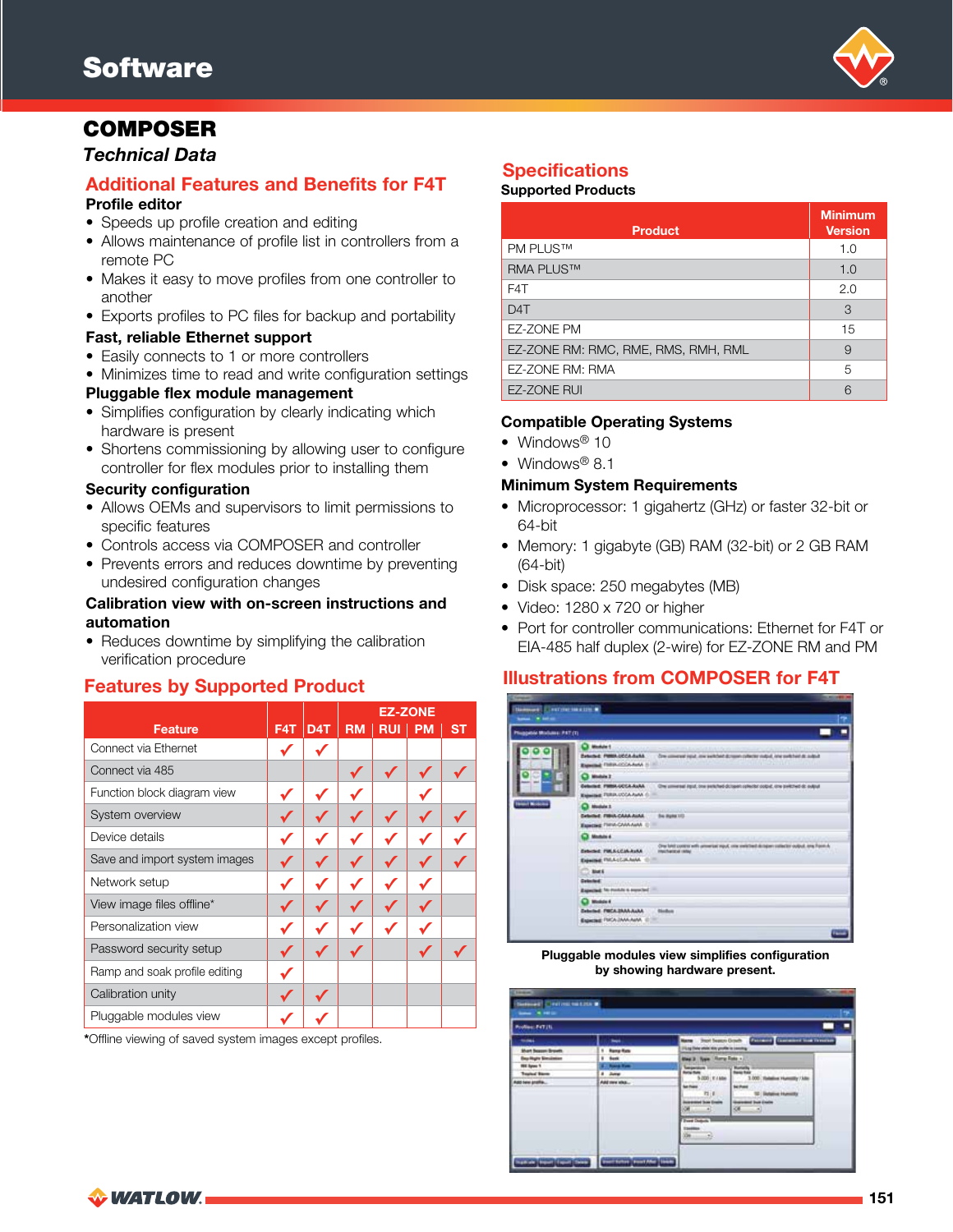

# EZ-LINK™ Mobile App

Watlow's EZ-LINK™ mobile app allows users to easily set up and monitor Watlow PM PLUS™ and EZ-ZONE PM controllers via Bluetooth® wireless technology. The app is available free-of-charge from the app stores for phones and tablets, and provides access to the controller's parameters with fully spelled out names in plain text with help topics that explain each parameter and option.

When connected to a controller, the app's dashboard view displays up to 20 parameters. Users can configure which parameters appear on the dashboard view with the controller's custom home page. The all parameters feature in the app allows users set up the controller's inputs, control settings, alarms, outputs and other features and functions.

In addition to controller setup, monitoring and adjusting, the EZ-LINK mobile app provides many benefits to the user including password protection, alarm and error indicators, connection to Watlow for feedback and support and accessing device information such as firmware version, part number and serial number.

The app works with all PM PLUS and <sup>1</sup>/16 DIN EZ-ZONE PM controllers and limits with Bluetooth® wireless technology. This option is approved for use in the U.S., Australia, Canada, Colombia, the European Union, Japan and New Zealand with more locations coming soon.



# Features and Benefits

#### Wireless communication

- Connect to controllers up to 70 feet (21.3 meters away)
- Eliminates need to access the back of the controller, USB-to-485 converter and error-prone wiring

#### Save and import system image files via Bluetooth®

- Makes a complete record of controller settings in a file
- Accurately copies or restores saved settings from a file to a controller

#### Portable system image files

- Send and receive files via email, messaging and other sharing methods
- View the controller configuration by opening the file on a PC with Watlow's COMPOSER software
- Create a file with COMPOSER and email it to a phone to support updating controllers in the field with the app

#### All parameters feature

• Allows user to interactively set up the controller's inputs, control settings, alarms, outputs and other functions

#### Uses controller's custom home page and password security settings

- Adapts to the application by presenting the same parameters as found on the controller's custom home page
- Allows full access, read-only access or no access to home page and all parameters feature based controller's password protection settings

#### Visual device ping and controller naming

- Identifies which controller is connected when several controllers are within range
- Allows user to name the controller and easily find it again the next time

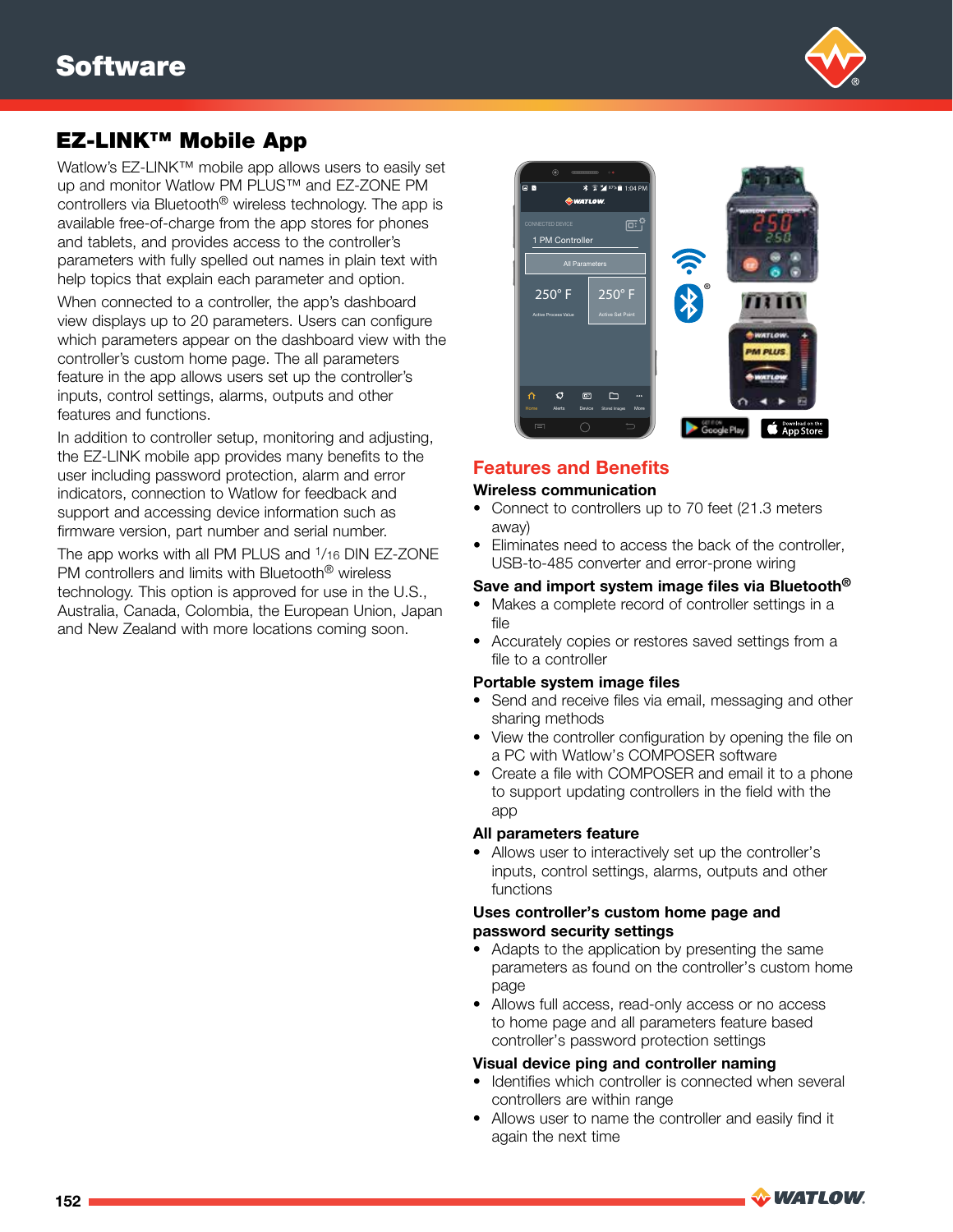

**B** 1:04 PM

# EZ-LINK Mobile App

### Illustrated Features



Provides access to controller's home page parameters



Decodes alarms, errors and messages





D B

Save and import system image files via Bluetooth®

Makes setting up controllers easy with readable text...



...intuitive operation



...and help for each parameter

# **Compatibility**

The EZ-LINK mobile application is compatible with all PM PLUS and <sup>1</sup>/16 DIN EZ-ZONE PM controllers and limits that have the Bluetooth<sup>®</sup> communications option.

# System Requirements

### Android™

• Compatible versions: 6, 7, 8 and 9

#### Apple®

• Compatible versions: 10, 11 and 12

#### Supported devices

• Designed for phones, compatible with tablets. Download the EZ-LINK App  $\sqrt{\bullet}$  at  $\bullet$  GeodePtay</sub> for Android™ or **C** App Store for iPhone®.

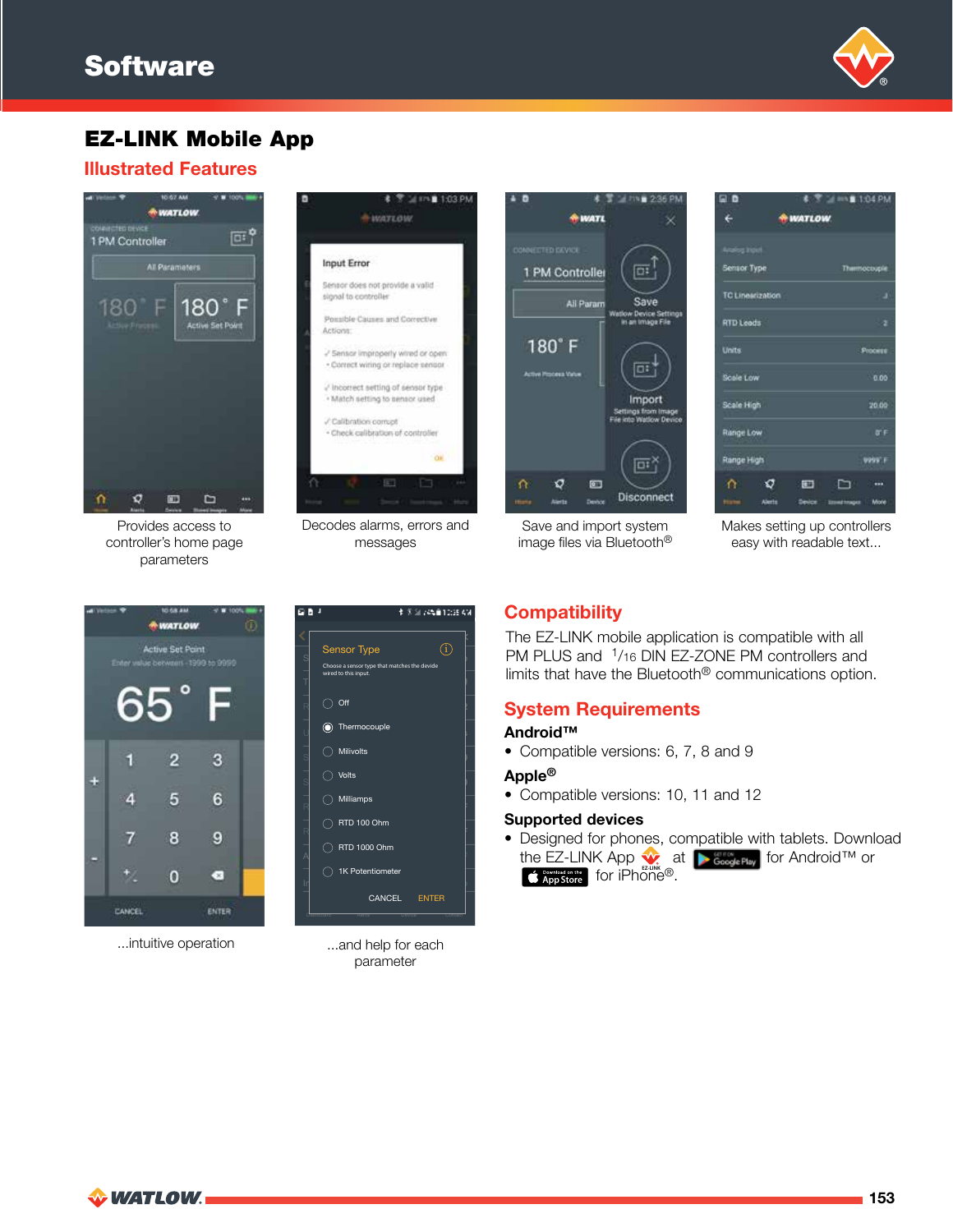

# ASPYRE® Configurator

ASPYRE® Configurator is Watlow's easy-to-use software for configuring and customizing ASPYRE power controllers. Use it to optimize Watlow's ASPYRE products for specific applications. Task-specific views simplify all aspects of commissioning new controllers including configuring the use of digital and analog inputs, setting options such as maximum voltage and maximum current, setting up features including feedback, firing mode and communication options and uploading, saving and downloading recipe files that include the complete configuration of a power controller.

ASPYRE Configurator software is included on the "Watlow Support Tools" DVD and available for download at www.watlow.com.

### System Requirements

- Microprocessor: 1 gigahertz (GHz) or faster, 32-bit or 64-bit
- Memory: 1 gigabyte (GB) RAM (32-bit) or 2 GB RAM (64-bit)
- Disk Space: 250 megabytes (MB)
- Video: 1400 x 1050 or higher
- Operating System: Microsoft<sup>®</sup> Windows<sup>®</sup> 10, 8.1 or 7
- Port for controller communications: USB 1.0 or EIA-485 half duplex (2-wire)

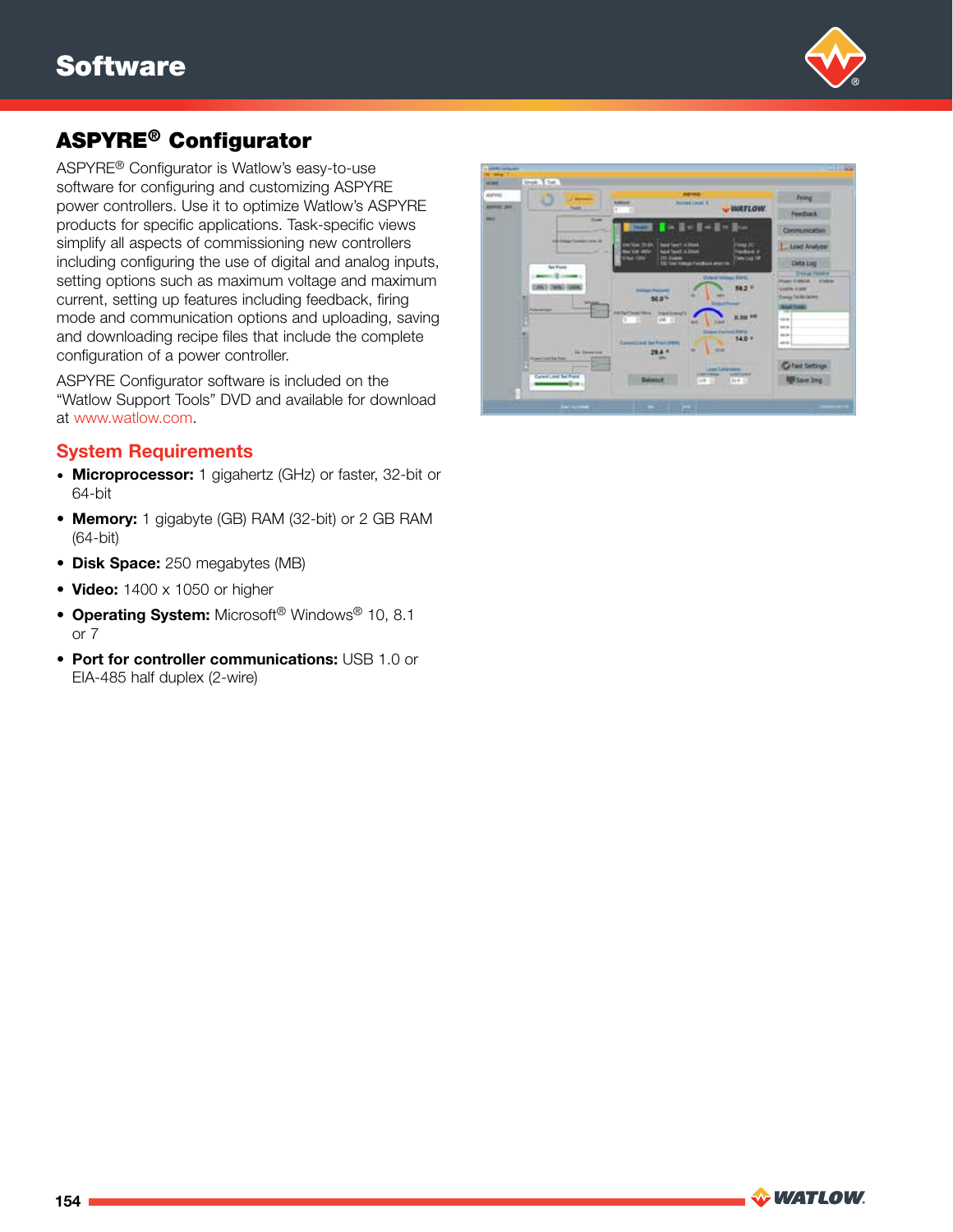

# EZ-ZONE® Configurator

EZ-ZONE® Configurator software allows Watlow® EZ-ZONE products to be configured in one simple process. Its interface is flexible and easier to read than the basic remote user interface (RUI). It operates without requiring purchase of communications options as it uses the standard bus communications protocol that is included with all EZ-ZONE products.

The EZ-ZONE Configurator software is available as a free download at www.watlow.com.

### Features and Benefits

#### Communicates with EZ-ZONE products via standard bus protocol

• Works regardless of which communications option is purchased or even when no communication option is purchased

#### Detects EZ-ZONE devices and reads up configuration

• Allows easy access to any setting

### Presents pages and menus as they are in the controller's display, RUI and manuals

• Enables the user to easily locate what they are looking for

#### Wizard-style editor with menu explorer

- Allows for easy examination of each menu
- Enables the user to skip directly to the parameters they want to work with

#### On-screen parameter help

- Reduces configuration errors
- Helps the user take full advantage of available features

#### Copies parameter settings

• Decreases configuration time especially for multi-loop controllers

#### Saves configuration files on the computer with all the information required to set up a controller

- Preserves settings to archive and recover or simplify setting up of another EZ-ZONE product
- Enables set up files to be emailed or made available to users on a network or via the internet to aid them with set up



### View or modify configuration files saved during online editing sessions

- Allows users to get a jump on setting up EZ-ZONE products
- Aids in supporting remote users

#### Downloads saved configuration files

• Simplifies configuration of EZ-ZONE products

#### Flexible and smart compatibility checking

• Ensures configuration files are only loaded into devices that are similar enough to the original that the settings make sense

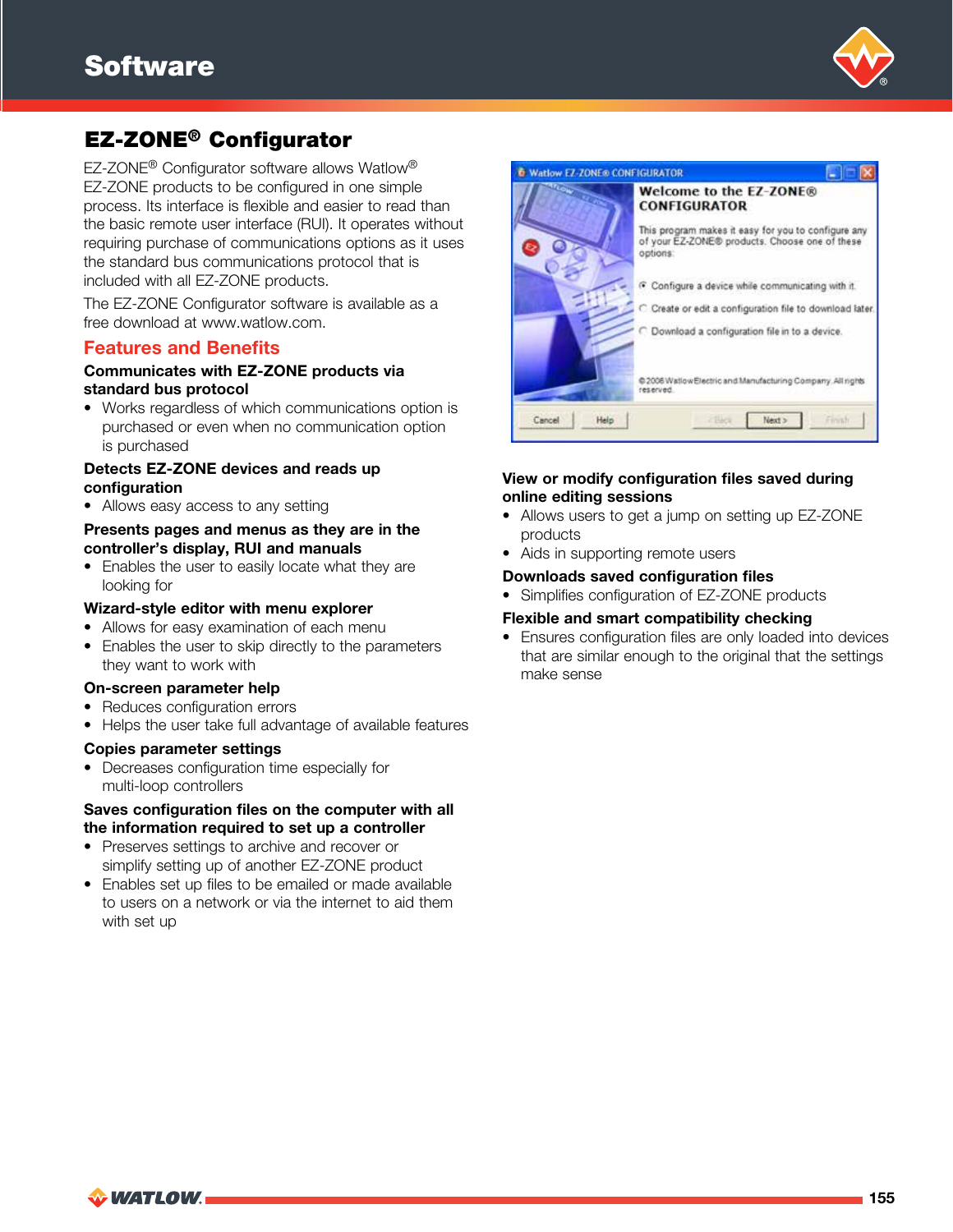

# EZ-ZONE Configurator

# *Technical Data*

# Illustrated Features

|               | When the EZ-20NE device that you want to configure appears in the list |              |                            | Scan Network for EZ-ZONE device<br>select it, and click Next. |
|---------------|------------------------------------------------------------------------|--------------|----------------------------|---------------------------------------------------------------|
|               |                                                                        |              | Available EZ-ZONE Devices: |                                                               |
| Serial Number | Model Number                                                           | Device Name  | Address                    | Pot                                                           |
| 114           | RMC3/5R7L1SA1AA                                                        | EZ-Zone RM   |                            | <b>COM6</b>                                                   |
| 107           | RMC30105LADFAAA                                                        | 2 EZ-Zone RM |                            | COMS                                                          |
| 254           | PMERZEH-TLCJAAA                                                        | EZ-Zone PM   |                            | COME                                                          |
| 116           | <b>RMER KAIA AAAA</b>                                                  | EZ-Zone RH   |                            | COM6                                                          |
| Repeat Scan   | <b>Middle Blow</b>                                                     |              |                            |                                                               |
|               | 100%                                                                   |              |                            |                                                               |
|               |                                                                        |              |                            |                                                               |

Detects EZ-ZONE devices connected to the computer's communications ports.

| From               |      | To                 |
|--------------------|------|--------------------|
| Alarm 1            |      | Alarm 1            |
| Alarm <sub>2</sub> |      | Alarm <sub>2</sub> |
| Alarm <sub>3</sub> |      | Alarm 3            |
| Alarm 4            |      | Alarm 4            |
| Alarm 5            |      | Alarm 5            |
| Alarm 6            |      | Alarm 6            |
| Alarm 7            |      | Alarm 7            |
| Alarm <sub>8</sub> |      | Alarm 8            |
| Cancel             | Help | Copy               |

Copy feature speeds up configuration.

| Loading File in to EZ-ZONE Device                           | Once the file is loaded print or save any alerts and click Finish.                                                                                                              |              |
|-------------------------------------------------------------|---------------------------------------------------------------------------------------------------------------------------------------------------------------------------------|--------------|
| Alerts:                                                     |                                                                                                                                                                                 |              |
| Download Results:                                           |                                                                                                                                                                                 | Print Alerts |
| Firmware Version: 4.00<br>Serial Number : 254<br>Address :4 | Date and Time : 12/2/2008 2:39.59 PM<br>File : PM 12-02-2008.wcf<br>Device Name: : EZ-Zone PM<br>Model Number : PM6R2EH-1LCJAAA<br>All parameters were successfully downloaded. | Save Alerts  |
|                                                             | 100%                                                                                                                                                                            |              |

Confirms that parameter downloads were successful and reports exceptions.



Menu explorer allows users to skip directly to desired parameter or browse each setting.

### **Compatibility**

EZ-ZONE Configurator is compatible with all versions of EZ-ZONE products, but can be used to download configuration files only to products meeting the requirements listed below.

| <b>Product</b>                         | <b>Minimum Firmware</b><br><b>Version</b> |
|----------------------------------------|-------------------------------------------|
| EZ-ZONE RUI                            | 3.0                                       |
| EZ-ZONE ST                             | $4.0*$                                    |
| EZ-ZONE PM                             | 7.0                                       |
| EZ-ZONE PM Express                     | 1.0                                       |
| <b>EZ-ZONE RM Control Module</b>       | 1.0                                       |
| EZ-ZONE RM Expansion Module            | 1.0                                       |
| <b>EZ-ZONE RM Access Module</b>        | 1.0                                       |
| EZ-ZONE RM High-Density Control Module | 5.0                                       |
| EZ-ZONE RM High-Density Limit Module   | 5.0                                       |
| EZ-ZONE RM High-Density Scanner Module | 5.0                                       |

\*Configuration files may be downloaded to EZ-ZONE ST controllers originally purchased with revision 4.0 or later only.

# System Requirements

#### Minimum Requirements

- 485 communications port: USB port and USB-to-485 converter, or serial COM port (232) and 232-to-485 converter
- Microprocessor: Pentium<sup>®</sup> IV or equivalent
- Memory: 128 MB RAM (256 MB recommended)
- Disk space: 140 MB (100 MB if Microsoft.NET Framework is already installed.)
- Video: 800 x 600 (1024 x 768 or higher recommended)

#### Operating System Requirements

- Windows<sup>®</sup> 10
- Windows<sup>®</sup> 8.1
- Windows<sup>®</sup>  $7$

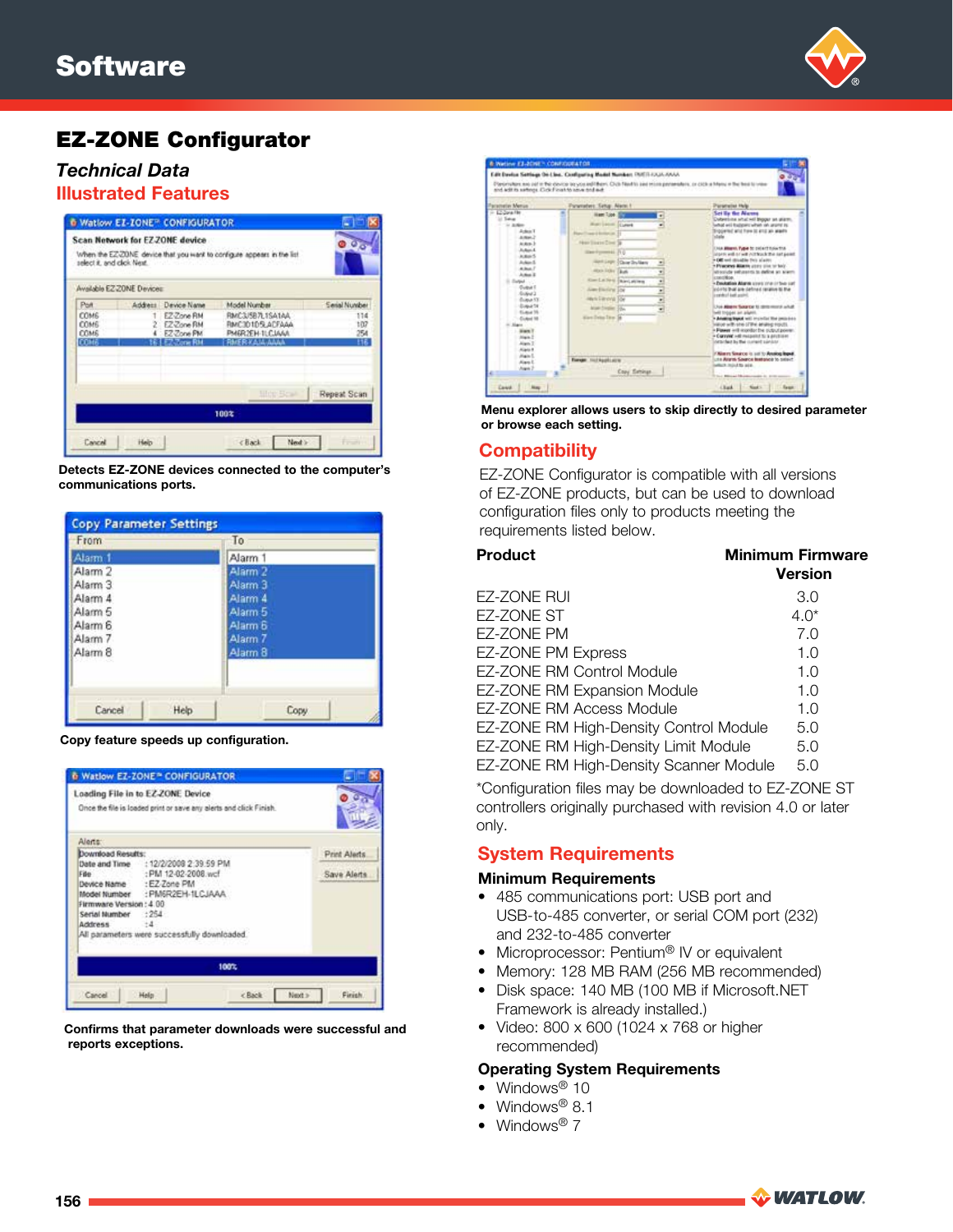

# EZ-ZONE® LabVIEW™ Driver

An instrument driver for National Instruments LabVIEW™ software is available for communicating with Watlow's EZ-ZONE® products via the Standard Bus communications protocol that is included with all EZ-ZONE products.

A LabVIEW™ instrument driver is a software package created with LabVIEW™ that simplifies development of applications such a test software. These instrument drivers include software functions called LabVIEW™ Virtual Instruments (VIs) that are used with LabVIEW™ to communicate with an instrument such as Watlow® EZ-ZONE PM.

The EZ-ZONE LabVIEW™ instrument driver software is available as a free download from www.watlow.com.

# Features and Benefits

Supports access to all EZ-ZONE parameters

• Integrates fully with automated applications

Compatible with any EZ-ZONE standard bus communication protocol

• Communicates with any EZ-ZONE product without requiring purchase of a communications option

### Four Vls: Initialize, Read, Write and Close—standard features of most LabVIEW™ instrument drivers

• Provides familiarity for LabVIEW™ users

Working example of a VI (application) that uses the EZ-ZONE instrument driver and includes detailed instructions

• Simplifies integration

# **Compatibility**

The Watlow EZ-ZONE instrument driver is supported by LabVIEW™ versions 8.6 and later.

### **Documentation**

Documentation for using the driver is integral to the driver and installs with it. In order to access each specific EZ-ZONE parameter, each parameter has been assigned a parameter number. The parameter numbers appear in the EZ-ZONE product manuals.



# Product Support

For help with the EZ-ZONE driver contact Watlow technical support. LabVIEW™ is supported by National Instruments™ and its dealers.

### How to Get the EZ-ZONE Driver

Contact Watlow's technical support for controllers at: Phone: (507) 494-5656 Email: wintechsupport@watlow.com

### Other Drivers

### Drivers are also available on the National Instruments™ web site for these Watlow products:

- SERIES 96
- SERIES F4 (single and dual channel ramping controllers)
- SERIES PD (single and dual channel controllers)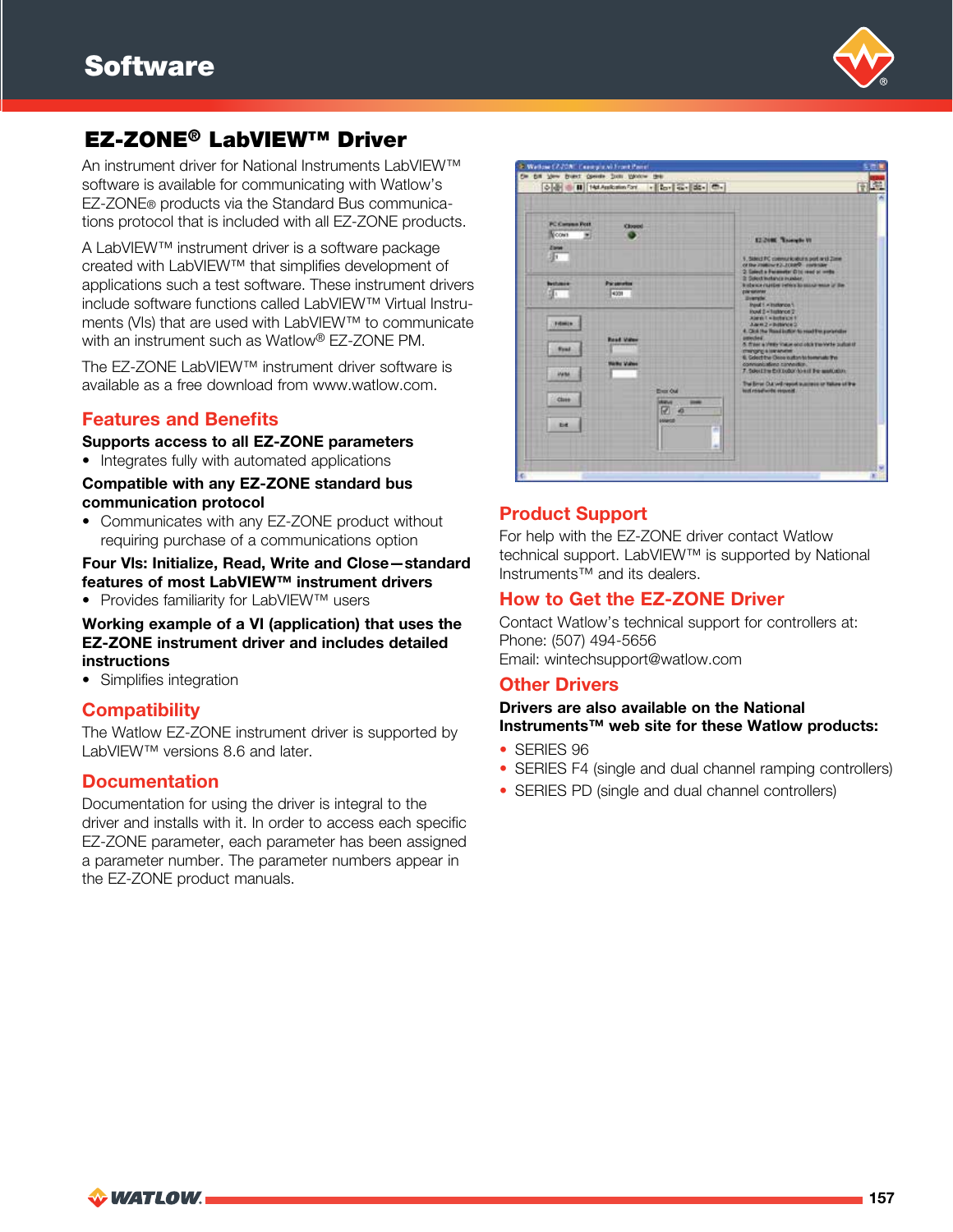

# EZ-ZONE® GSD Editor

The EZ-ZONE® GSD Editor software allows users to create custom general station description (GSD) files for configuring communications between EZ-ZONE products and other automation equipment supporting the PROFIBUS DP communications protocol.

The EZ-ZONE GSD software is available for download free of charge at www.watlow.com and on the Controller Support Tools DVD-ROM (part number 0601-0001-0000) included with the related Watlow controllers.

### Features and Benefits

#### Creates and edits GSD files

• Enables configuration of DP-V0 (cyclic) communication between EZ-ZONE devices and a PROFIBUS DP master such as a programmable logic controller (PLC)

#### Allows users to select just the values they need

- Optimizes PLC memory use by allowing cyclical messages to be configured with desired data only
- Speeds up network by eliminating the transmission of unnecessary data as with fixed, vendor-supplied GSD files

#### Supports EZ-ZONE PM, RM Access Modules and RUI Gateways

• Makes it easy for PROFIBUS DP users to use EZ-ZONE products in their applications

#### Presents all the parameters found in supported EZ-ZONE device's menus

• Maximizes flexibility in the design of applications

#### System Requirements

#### System Requirements:

- Microprocessor: Pentium<sup>®</sup> IV or equivalent
- Memory: 128 MB RAM (256 MB recommended)
- Disk space: 140 MB (100 MB if Microsoft.NET Framework is already installed.)
- Video: 1024 x 768 or higher
- Microsoft<sup>®</sup> compatible pointing device (mouse or trackball)

#### Operating System Recommended:

- Windows<sup>®</sup> 8
- Windows<sup>®</sup> 7



# **Compatibility**

EZ-ZONE GSD Editor software can be used to create and edit GSD files for EZ-ZONE PM controllers with the PROFIBUS DP field communications option and EZ-ZONE ST and PM controllers and RM control systems when connected to an EZ-ZONE RM access module or EZ-ZONE RUI gateway with the PROFIBUS DP option.

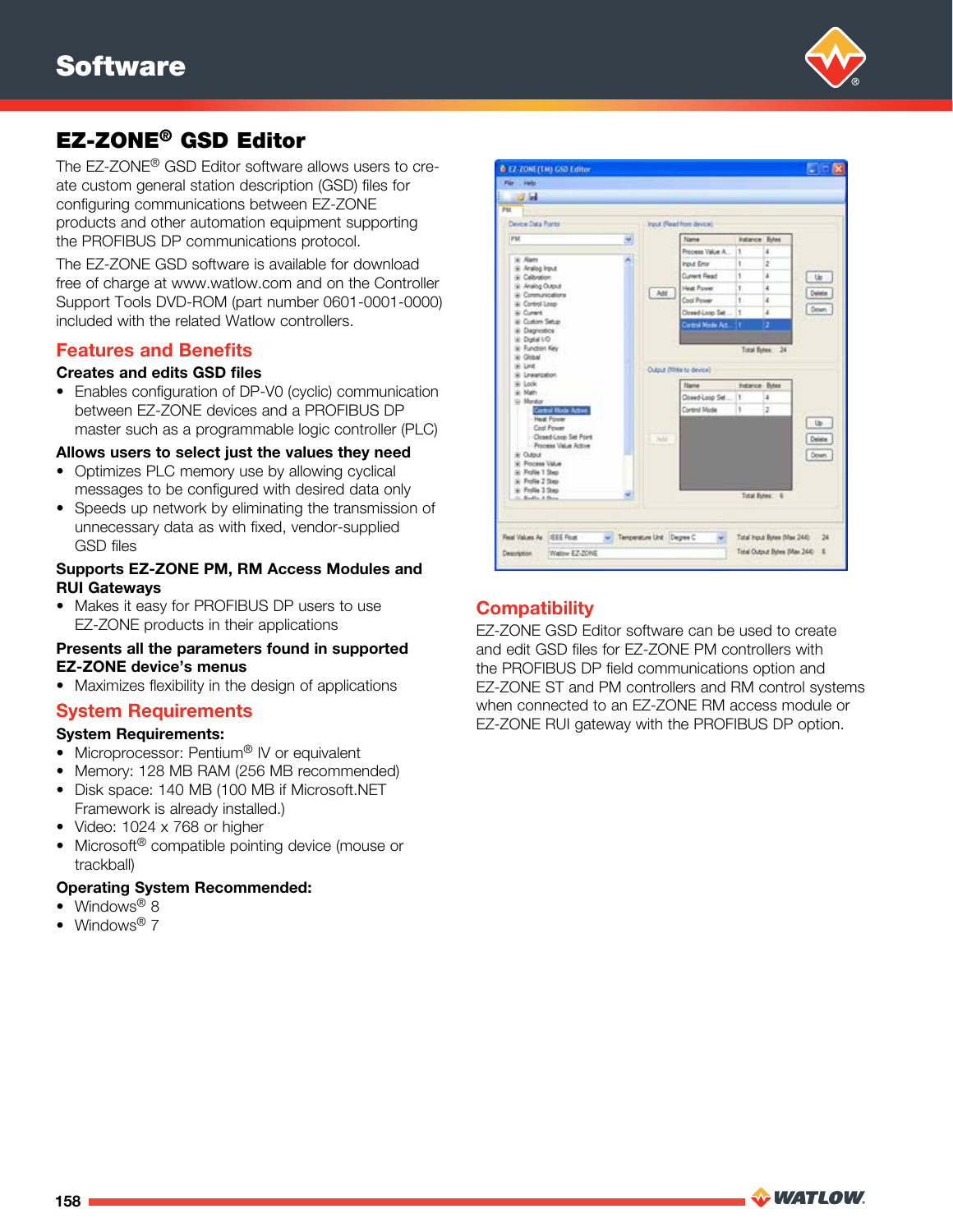

# EHG® SL10 Software

The EHG<sup>®</sup> SL10 software allows the user to configure, monitor, log and chart data from Watlow's EHG SL10 integrated multi-function controllers. It provides an easy-to-use and centralized interface for multiple EHG SL10 controllers.

This software gives the user the ability to change set points, label devices and much more all with the click of a key.

The EHG SL10 software is available for download free of charge at www.watlow.com and on the Controller Support Tools DVD-ROM (part number 0601-0001-0000) included with the related Watlow controllers.

### Features and Benefits

#### Automatic network detection and configuration

- Simplifies configuring multi-device networks by setting unique addresses in each device as they are added to the network
- Scans for new controllers added to the network

#### Manual network configuration

• Connects to and monitors existing controller networks

#### User definable device names

• Speeds up troubleshooting by allowing users to set names for networked controllers that correlate them with heater locations

#### Monitor mode

- Displays temperature, color coded alarms and warnings for all networked controllers
- Centralizes monitor function and eliminates time spent checking alarm states at the heater

#### Network state indicator

- Simplifies and reduces errors when controlling many points
- Shows at a glance if any controller has a warning or alarm condition

#### Charting

• Improves system operation by allowing engineers and operators to see zone temperature trends in real time

#### Data logging

- Saves time and effort by eliminating the need to manually record temperatures
- Simplifies troubleshooting by providing a record of zone temperatures

#### Configure mode

• Simplifies and speeds up changing set points and other control parameters





#### Password protected setup

• Prevents unauthorized changes to alarm set points, tuning and control settings

#### Recipe manager

- Speeds up commissioning new devices by allowing saved recipes to be downloaded to multiple controllers
- Reduces data entry errors by saving known good settings

#### Ping function blinks indicator on selected controller

• Reduces errors by allowing technicians to confirm device identities

### **Compatibility**

EHG SL10 software can be used to configure EHG SL10 controllers when run on a computer connected to the controllers via an EIA-485 (also known as RS-485) network. For most computers a 485 converter is required.

#### System Requirements

#### Operating System

• Windows<sup>®</sup> XP Professional

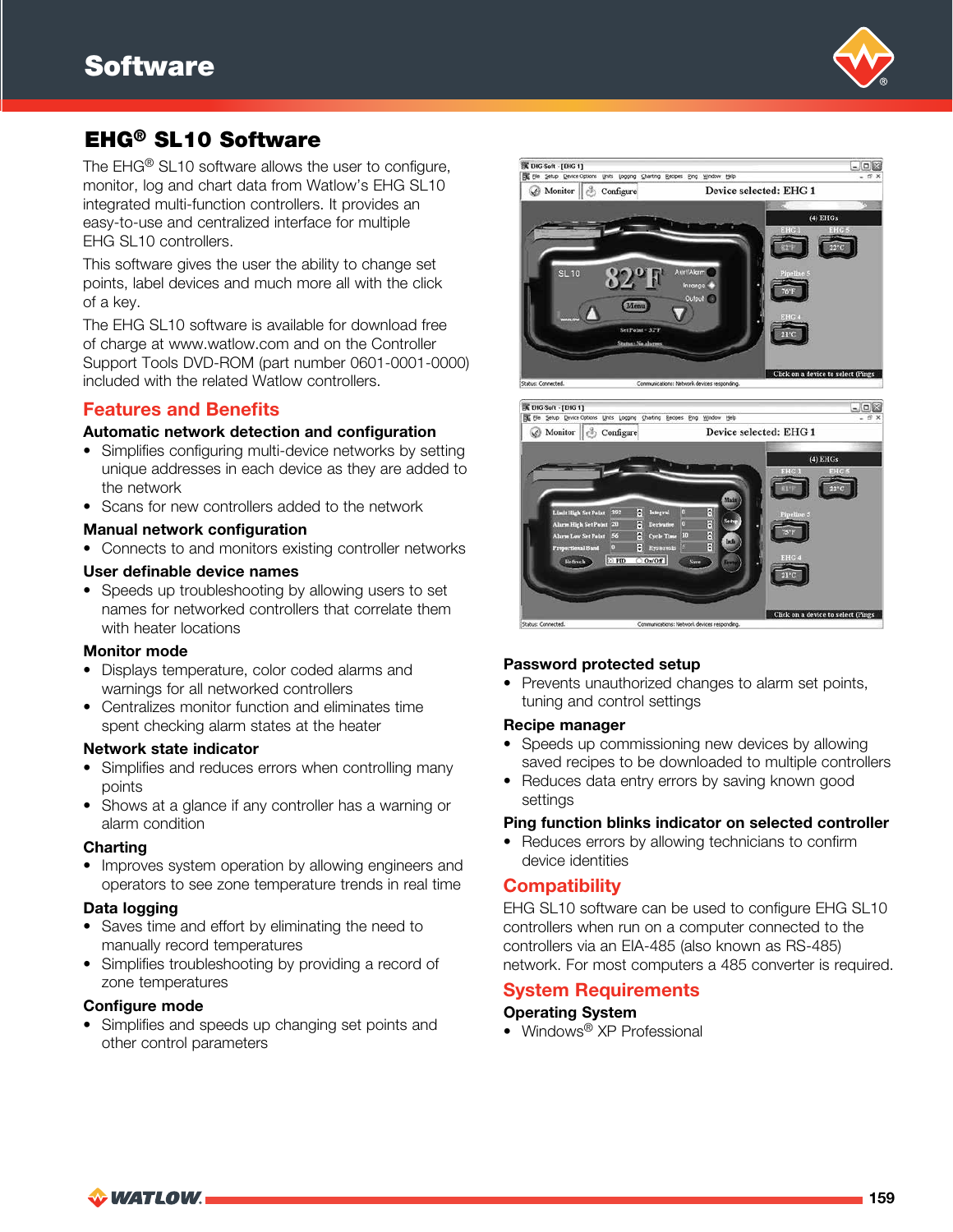

SpecView is easy-to-use Supervisory Control and Data Acquisition (SCADA) software for Watlow® controllers, including the F4T® process controller and EZ-ZONE® controllers as well as third-party products. Watlow's single point of support for hardware, software and application needs ensures knowledgeable and prompt responses to questions or concerns.

This competitively priced package includes field-proven features, many suggested by loyal users. Built-in support and auto-detect for Watlow controllers make setup quick and simple. SpecView is ideal for industrial applications with support for barcode readers and touch-screen operation.

To try before purchasing, download SpecView from the Watlow website and run in the time-limited demo mode.

### Features and Benefits

#### Built-in support and auto-detect for controllers

- Saves set-up time
- Eliminates the need to learn communications protocols
- Integrates devices from multiple vendors

#### Watlow EZ-ZONE standard bus communications protocol

• Communicates with any EZ-ZONE product without requiring purchase of a communications option

#### Highly configurable trending/graphing

- Simplifies monitoring and troubleshooting processes and machines
- Provides a permanent, unalterable record of results

#### Flexible data logging and report generator

- Helps users comply with regulatory requirements including AMS 2750D NADCAP
- Reduces labor and increases accuracy by automating data collection
- Simplifies record keeping by consolidating measurements, operator comments and other information into Excel® - compatible report formats
- Allows data to be grouped in user-defined batches
- Records operator actions

#### Easy-to-build, customizable screens

- Allows creation of application-specific screens, which can automate tasks, decrease training time and simplify monitoring and operation
- Highlights specific parameter values with user-set color dynamics and provides bar graphs for "at-a-glance" monitoring
- Limits access with passwords if desired



#### Easy-to-use recipe manager

- Saves snapshot of current parameter settings
- Eliminates operator error when setting machine parameters
- Reviews and edits complex programmer profiles

#### Historical replay option

• Helps troubleshoot processes by allowing review of recorded data

#### Remote access option

- Allows multiple, identical operator stations for convenient access
- Reduces downtime and increases utilization with monitoring and access over LAN, modem or Internet

# System Requirements

#### Compatible Operating Systems:

- Windows<sup>®</sup> 10, 8.1, 8, 7, Vista, Server 2003 and XP Minimum System:
- Pentium<sup>®</sup> processor or equivalent AMD
- 1GB RAM (2GB or more recommended)
- 100MB hard disk space to install SpecView
- Additional disk space for data logging
- Instrument connection: Serial port or Ethernet
- USB port for the key

#### Ideal System:

- Intel® Core™ i5 2.6Ghz processor or AMD equivalent
- 2GB RAM
- 500GB hard disk plus enough space for data logging

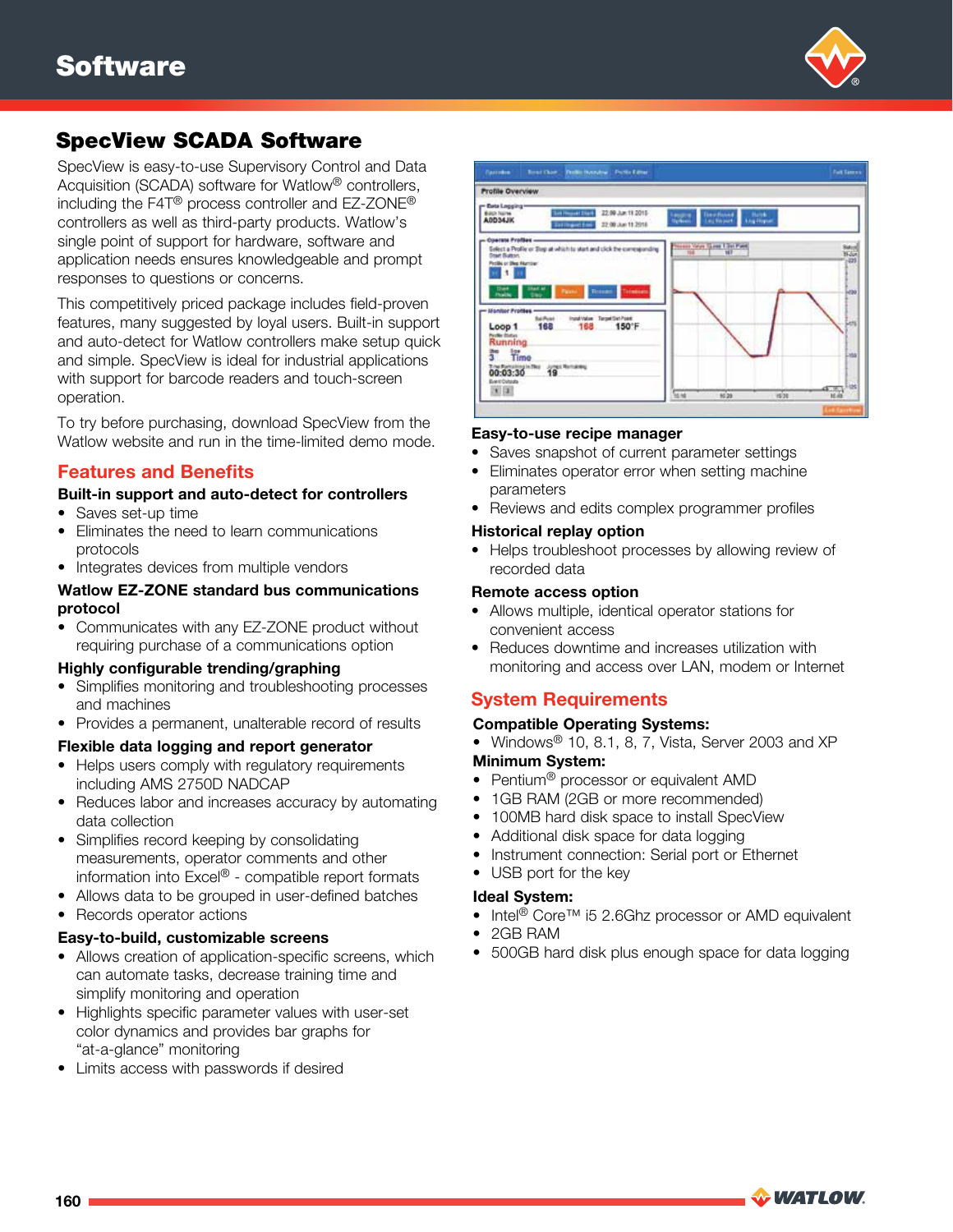

### Supported Controllers and Protocols

|                                            | <b>Controller's Communication Protocol</b> |                         |                         |  |  |  |  |
|--------------------------------------------|--------------------------------------------|-------------------------|-------------------------|--|--|--|--|
| <b>Controller</b>                          | <b>Standard Bus</b>                        | Modbus <sup>®</sup> RTU | Modbus <sup>®</sup> TCP |  |  |  |  |
| D4T™ Data Logger                           | N/A                                        |                         |                         |  |  |  |  |
| F <sub>4</sub> T                           | N/A                                        | ✔                       |                         |  |  |  |  |
| <b>ASPYRE<sup>®</sup> Power Controller</b> | N/A                                        | √                       | N/A                     |  |  |  |  |
| <b>EZ-ZONE RM, PM and ST</b>               | √                                          | $\sqrt{0}$              | $\sqrt{0}$              |  |  |  |  |
| <b>SERIES F4 Ramping</b>                   | N/A                                        |                         | N/A                     |  |  |  |  |
| SERIES 96, 97, SD                          | N/A                                        |                         | N/A                     |  |  |  |  |
| <b>POWER SERIES™</b>                       | N/A                                        |                         | N/A                     |  |  |  |  |
| <b>MICRODIN</b>                            | N/A                                        |                         | N/A                     |  |  |  |  |
| SERIES 986, 987, 988, 989                  | N/A                                        |                         | N/A                     |  |  |  |  |
| CLS200 (standard or ramp/soak)             | N/A                                        |                         | N/A                     |  |  |  |  |
| MLS300 (standard or ramp/soak)             | N/A                                        |                         | N/A                     |  |  |  |  |

<sup>10</sup> Modbus<sup>®</sup> support for basic operation parameters is included. Automatic detection of EZ-ZONE instruments is not available via Modbus® so configurations must be set up manually. EZ-ZONE ST controllers versions 1 to 3 are supported via Modbus® with a RUI Gateway only.

# Application Examples



Track and report batch-specific processing data.



Create application-specific screens that depict process data so users can relate.



Graph and log process data. Replay data that may have been missed while a user was away. For playback of data older than four hours get the historical replay option.



Make screens with drag-and-drop ease.

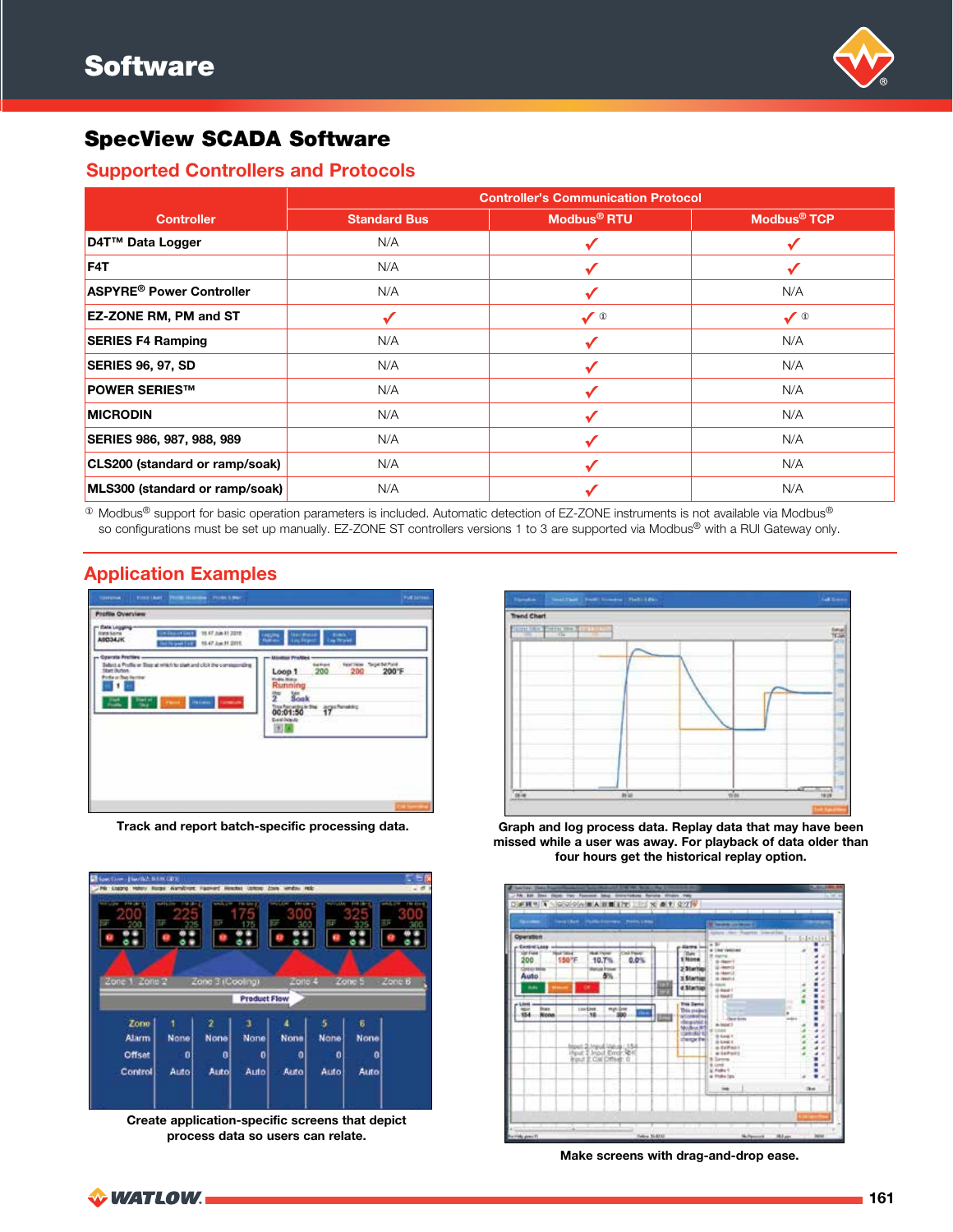

#### Ordering Information - Standard



#### Ordering Information - Mini Part Number

|                        | Part Number                                  |                               |                                                                                    |                                                  |                                                      |                |                                                                  |                                                                     |                                                                     |                                                       |                                                                                       |  |
|------------------------|----------------------------------------------|-------------------------------|------------------------------------------------------------------------------------|--------------------------------------------------|------------------------------------------------------|----------------|------------------------------------------------------------------|---------------------------------------------------------------------|---------------------------------------------------------------------|-------------------------------------------------------|---------------------------------------------------------------------------------------|--|
| $\odot$ ②<br><b>SV</b> | $\circled{3}$<br><b>Version</b><br>M         | $\circledast$<br><b>Ports</b> | $\circled{s}$<br><b>Historical</b><br><b>Replay &amp;</b><br><b>Strategy Cont.</b> | $\circled{6}$<br><b>DDE</b><br>and<br><b>OPC</b> | $\circledcirc$<br><b>ActiveX</b><br><b>Container</b> |                | $\circledast$<br>$\circledcirc$<br><b>Remote</b><br><b>Users</b> | $\circledcirc$<br><b>Special</b><br><b>Watlow</b><br><b>Drivers</b> | $\textcircled{\tiny{n}}$<br><b>Third</b><br>Party<br><b>Drivers</b> | $\circledR$<br><b>Update</b><br>Plan                  | $\circled{1}$<br>0                                                                    |  |
|                        |                                              |                               |                                                                                    |                                                  |                                                      |                |                                                                  |                                                                     |                                                                     |                                                       |                                                                                       |  |
| $\circledcirc$         |                                              |                               | <b>Version</b>                                                                     |                                                  |                                                      | $\circledcirc$ |                                                                  |                                                                     | <b>ActiveX Container</b>                                            |                                                       |                                                                                       |  |
|                        | $M =$ Mini (limited to two instrument views) |                               |                                                                                    |                                                  |                                                      | $0 =$          | None                                                             |                                                                     |                                                                     |                                                       |                                                                                       |  |
|                        |                                              |                               | <b>Note:</b> The mini version is limited to 2 instrument views and may             |                                                  |                                                      | $A =$          |                                                                  | ActiveX container                                                   |                                                                     |                                                       |                                                                                       |  |
|                        |                                              |                               | not be appropriate for use with some devices such as profiling and                 |                                                  |                                                      | <b>8</b> 0     |                                                                  |                                                                     | <b>Remote Users</b>                                                 |                                                       |                                                                                       |  |
|                        | instruments in SpecView.                     |                               | multi-loop controllers where a single device appears as multiple                   |                                                  |                                                      | $00 =$         | None                                                             |                                                                     |                                                                     |                                                       |                                                                                       |  |
|                        |                                              |                               |                                                                                    |                                                  |                                                      |                |                                                                  |                                                                     |                                                                     | $XX =$ Number of simultaneous remote users (01 to 99) |                                                                                       |  |
| ◉                      |                                              |                               | <b>Ports</b>                                                                       |                                                  |                                                      |                |                                                                  |                                                                     |                                                                     |                                                       |                                                                                       |  |
| $S =$                  | Single                                       |                               |                                                                                    |                                                  |                                                      | $\circledcirc$ |                                                                  |                                                                     | <b>Special Watlow Drivers</b>                                       |                                                       |                                                                                       |  |
| $M =$                  | Multiple                                     |                               |                                                                                    |                                                  |                                                      | $0 =$          | None                                                             |                                                                     |                                                                     |                                                       |                                                                                       |  |
| $\circledS$            |                                              |                               | <b>Historical Replay and Strategy Controller</b>                                   |                                                  |                                                      | $\equiv$       |                                                                  | SERIES F4 programmer                                                |                                                                     |                                                       |                                                                                       |  |
| $H =$                  | Historical replay                            |                               |                                                                                    |                                                  |                                                      | $\circledR$    |                                                                  |                                                                     | <b>Third Party Drivers</b>                                          |                                                       |                                                                                       |  |
| B                      |                                              |                               | Both historical replay and strategy controller                                     |                                                  |                                                      | $Q =$          | None                                                             |                                                                     |                                                                     |                                                       |                                                                                       |  |
|                        |                                              |                               |                                                                                    |                                                  |                                                      | $1 =$          |                                                                  | Allen-Bradley <sup>®</sup> DF1                                      |                                                                     |                                                       |                                                                                       |  |
| $\circled{6}$          |                                              |                               | <b>DDE and OPC</b>                                                                 |                                                  |                                                      |                |                                                                  |                                                                     |                                                                     |                                                       | <b>Note:</b> Special drivers for other third-party products (Honeywell <sup>®</sup> , |  |
| $\mathbf 0$<br>$=$     | None                                         |                               |                                                                                    |                                                  |                                                      |                |                                                                  |                                                                     |                                                                     |                                                       | Eurotherm <sup>®</sup> , Mitsubishi®, Yokogawa® and Marathon) are available           |  |
| D<br>$=$               | <b>DDE</b>                                   |                               |                                                                                    |                                                  |                                                      |                | directly from SpecView.                                          |                                                                     |                                                                     |                                                       |                                                                                       |  |
| $\mathsf{C}$<br>$=$    | OPC client                                   |                               |                                                                                    |                                                  |                                                      | $\circledR$    |                                                                  |                                                                     | <b>Update Plan</b>                                                  |                                                       |                                                                                       |  |
| B<br>$=$               | Both DDE and OPC client                      |                               |                                                                                    |                                                  |                                                      |                |                                                                  |                                                                     |                                                                     |                                                       |                                                                                       |  |
|                        |                                              |                               |                                                                                    |                                                  |                                                      | $0 =$<br>$5 =$ |                                                                  | 1 year of free updates                                              |                                                                     |                                                       |                                                                                       |  |
|                        |                                              |                               |                                                                                    |                                                  |                                                      |                |                                                                  | 5 additional years of updates (6 years total)                       |                                                                     |                                                       |                                                                                       |  |

**WATLOW**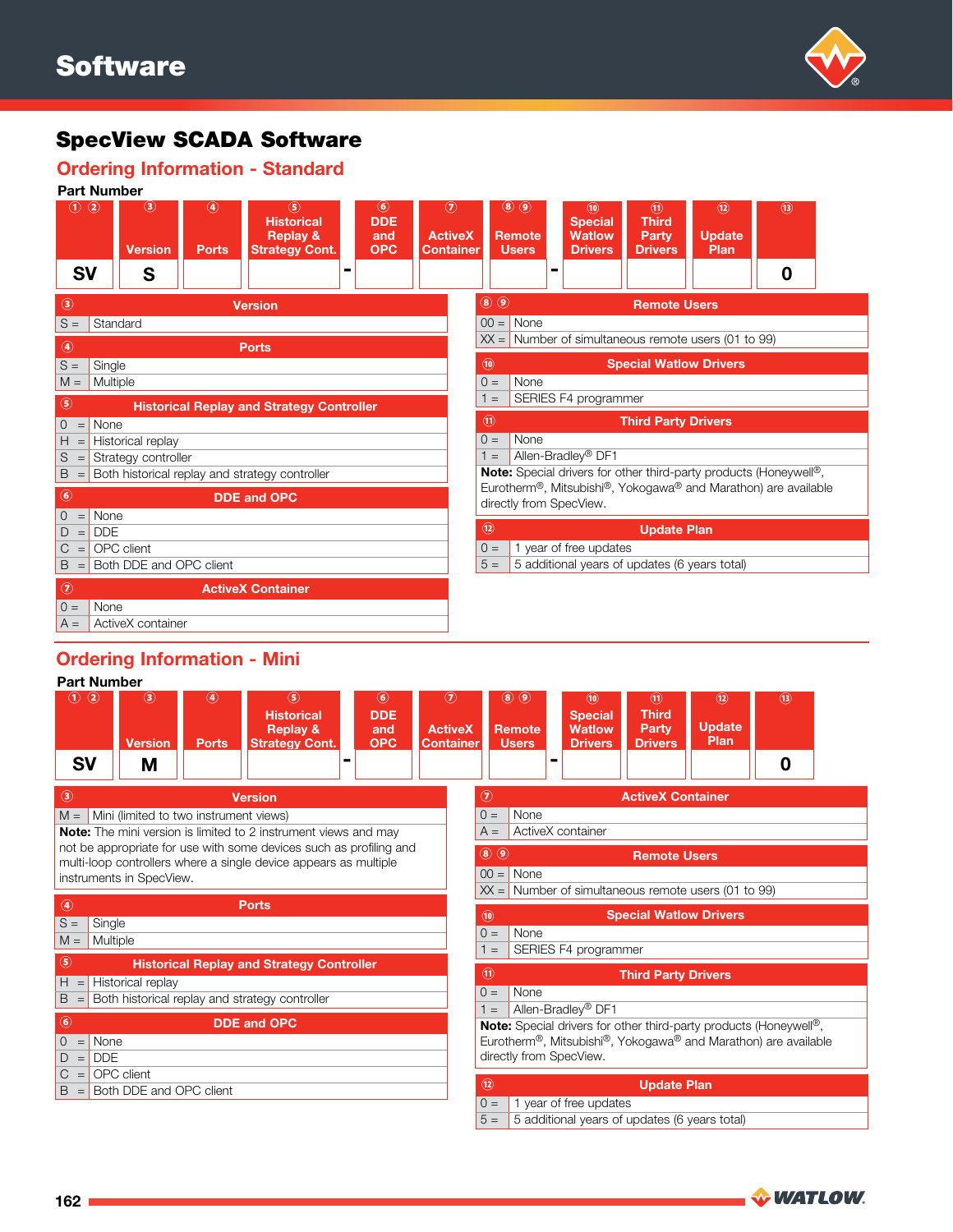

### Ordering Information - Upgrade



 $A =$ Start a new 2-year update plan. **Note:** Valid one time only when upgrading from version 2.5 to version 3.

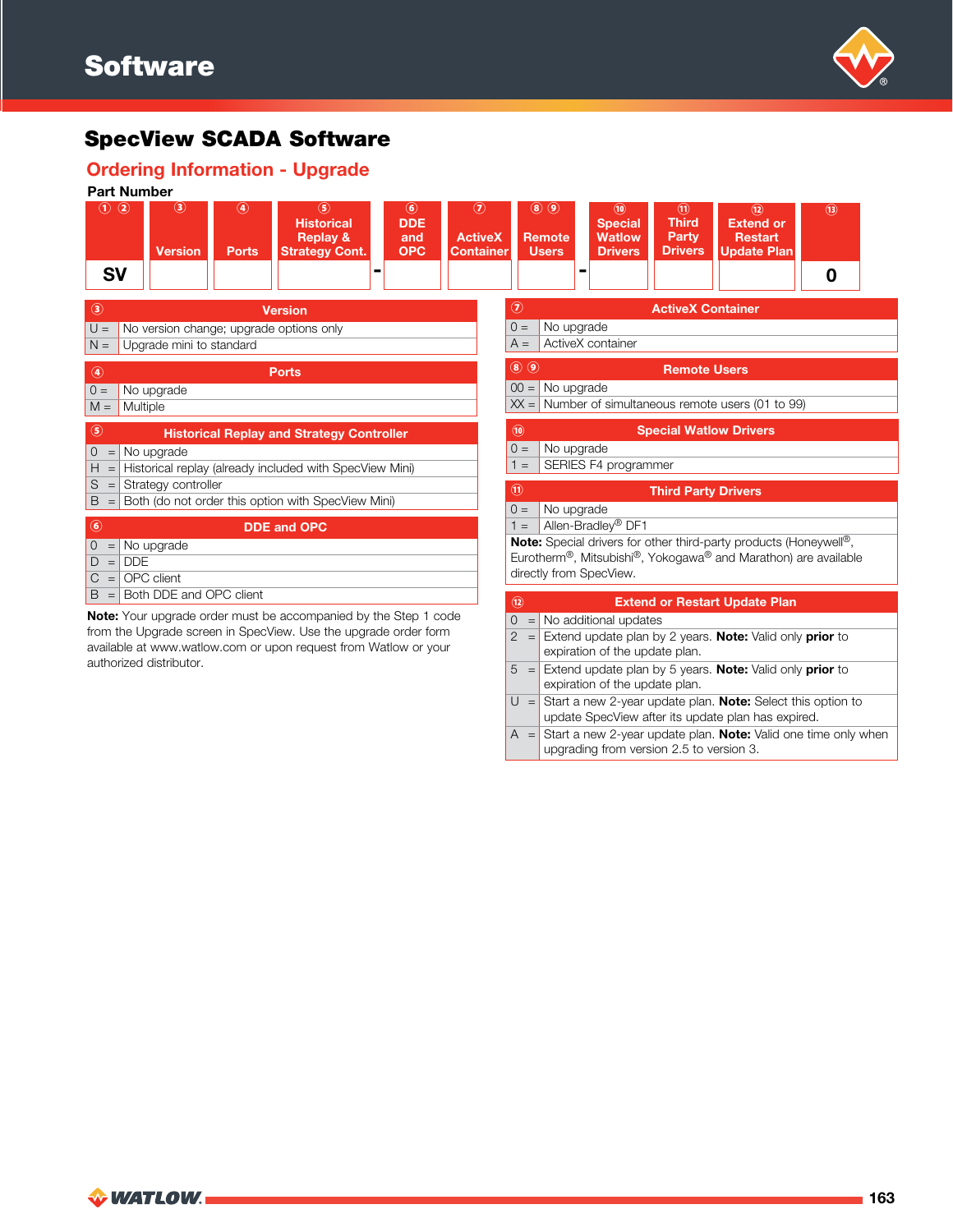

# How to Choose the Correct SpecView Options

| Order this option                     | If you want to                                                                                                                                                                                                                                                                                                    |
|---------------------------------------|-------------------------------------------------------------------------------------------------------------------------------------------------------------------------------------------------------------------------------------------------------------------------------------------------------------------|
| <b>Mini Version</b>                   | Operate a system with data from one or two simple instruments. This option includes historical replay and<br>allows up to two instruments. Note that in some cases, devices such as profiling and multi-loop controllers<br>are represented by more than one instrument, the mini version may not be appropriate. |
| <b>Standard Version</b>               | Be free to expand configurations beyond the two instrument limit of the mini version.                                                                                                                                                                                                                             |
| <b>Single Port</b>                    | Communicate with instruments on only one serial communications port or only via Ethernet only.                                                                                                                                                                                                                    |
| <b>Multiple Port</b>                  | Communicate with instruments on more than one serial communications port and via Ethernet.                                                                                                                                                                                                                        |
| <b>Historical Replay</b>              | Replay logged data on screens in trends, bar graphs and numeric fields. Without the option, replay<br>is limited to the last four hours of data.                                                                                                                                                                  |
| <b>Strategy Controller</b>            | Configure SpecView to respond automatically to events such as specific parameter values with actions<br>such as printing the screen, starting logging or download a recipe. Events can also be time or calendar<br>based. Without the strategy controller option there is a two event limit.                      |
| <b>DDE</b>                            | Integrate SpecView with other Windows <sup>®</sup> programs.                                                                                                                                                                                                                                                      |
| <b>OPC Client</b>                     | Connect SpecView to instruments via a third-party OPC server.                                                                                                                                                                                                                                                     |
| <b>ActiveX Container</b>              | Integrate third-party or customer-written ActiveX controls into SpecView.                                                                                                                                                                                                                                         |
| <b>Remote Users</b>                   | Monitor instruments from multiple computers simultaneously. Order the number of remote users<br>corresponding to the maximum number of additional computers needed to connect simultaneously.                                                                                                                     |
| <b>SERIES F4 Programmer Driver</b>    | Use the computer to manage profiles: program profiles in the computer, save profiles on the computer, or<br>download profiles that are saved on the computer to the SERIES F4.                                                                                                                                    |
| Allen-Bradley <sup>®</sup> DF1 Driver | Connect to Allen-Bradley® PLCs (process logic controllers) that support the DF1 protocol                                                                                                                                                                                                                          |
| <b>Update Plan</b>                    | SpecView includes one year of free updates with an option for five additional years. The update period may<br>be extended or restarted with field upgrade options.                                                                                                                                                |

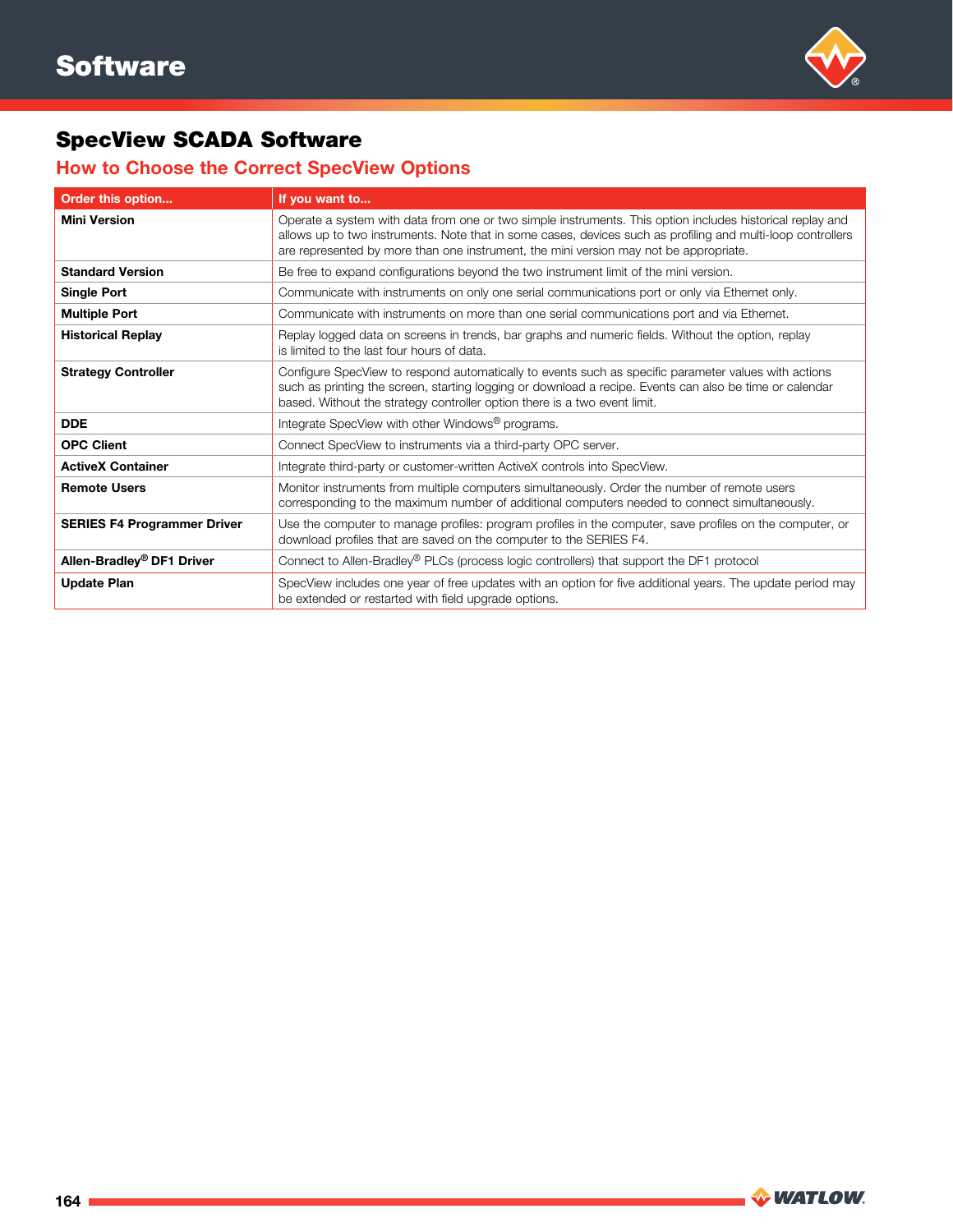

# EZ-warePLUS

The Silver Series EM programming software, EZwarePlus, is easy to use and features a large variety of built-in screen objects that make it powerful. When creating screens, the user can call upon extensive graphics libraries, import custom graphics and add numeric displays, entry fields, analog meters, bar graphs and trend graphs with just a few mouse clicks. Screen objects are highly customizable, and the user can create libraries of their own objects for repeat use. The online simulator, Ethernet and USB support, make testing and downloading fast.

The EZwarePlus software suite is available for download free of charge at www.watlow.com and on the Controller Support Tools DVD-ROM (part number 0601-0001-0000) included with the related Watlow controllers.

### Features and Benefits

#### Powerful, easy-to-use EZwarePlus programing software

- Requires only a small investment in time to create a useful interface
- Provides the ability to learn additional features as needed
- Provides advanced interface features such as animation and pop-up windows
- Reduces development time by providing extensive graphical libraries and facilitating reuse with user- created libraries

#### Offline and online simulation

- Speeds up development by making it faster and easier to test projects
- Allows faster creation of fine-tuned interfaces by speeding up iterations

#### Upload and download password protection

- Prevents users from altering projects
- Protects projects in OITs from accidental overwrite

#### Extensive graphical libraries and user-created libraries

- Reduces development time and facilitates reuse
- Simplifies development by allowing import of common graphic formats: bitmaps, JPEGs and animated GIFs

#### Project manager

• Simplifies managing projects for multiple applications

#### Project compress/uncompress

- Archives all necessary files in one compressed file
- Allows a single file to be saved or delivered as the project source



#### User-programmable macros with math functions and support for floating point

- Extends functionality
- Automates processes

#### TrueType fonts with Unicode (international) characters and language switching feature

- Makes screen content easy to read by allowing formatting such as bold, italics, underline, scrolling and blinking
- Prevents errors by communicating with users in their native languages
- Reduces development and support by allowing inclusion of up to 24 user-selectable languages in a project

#### Tag library and address find and replace function

• Simplifies project reuse with similar but not identical controllers

#### Label library

- Speeds up screen development by eliminating the need to enter the same text multiple times
- Enables on-the-fly language changes for up to 24 languages per project

#### Library import and export functions

• Reduces errors and speeds up development by eliminating tedious data entry when multiple projects interface with the same devices

#### Layers, grid, alignment, nudge, space-even and make-same-size tools

- Speeds up creation of smart looking screens by automatically placing objects aligned on the screen
- Gives user precise control over object placement